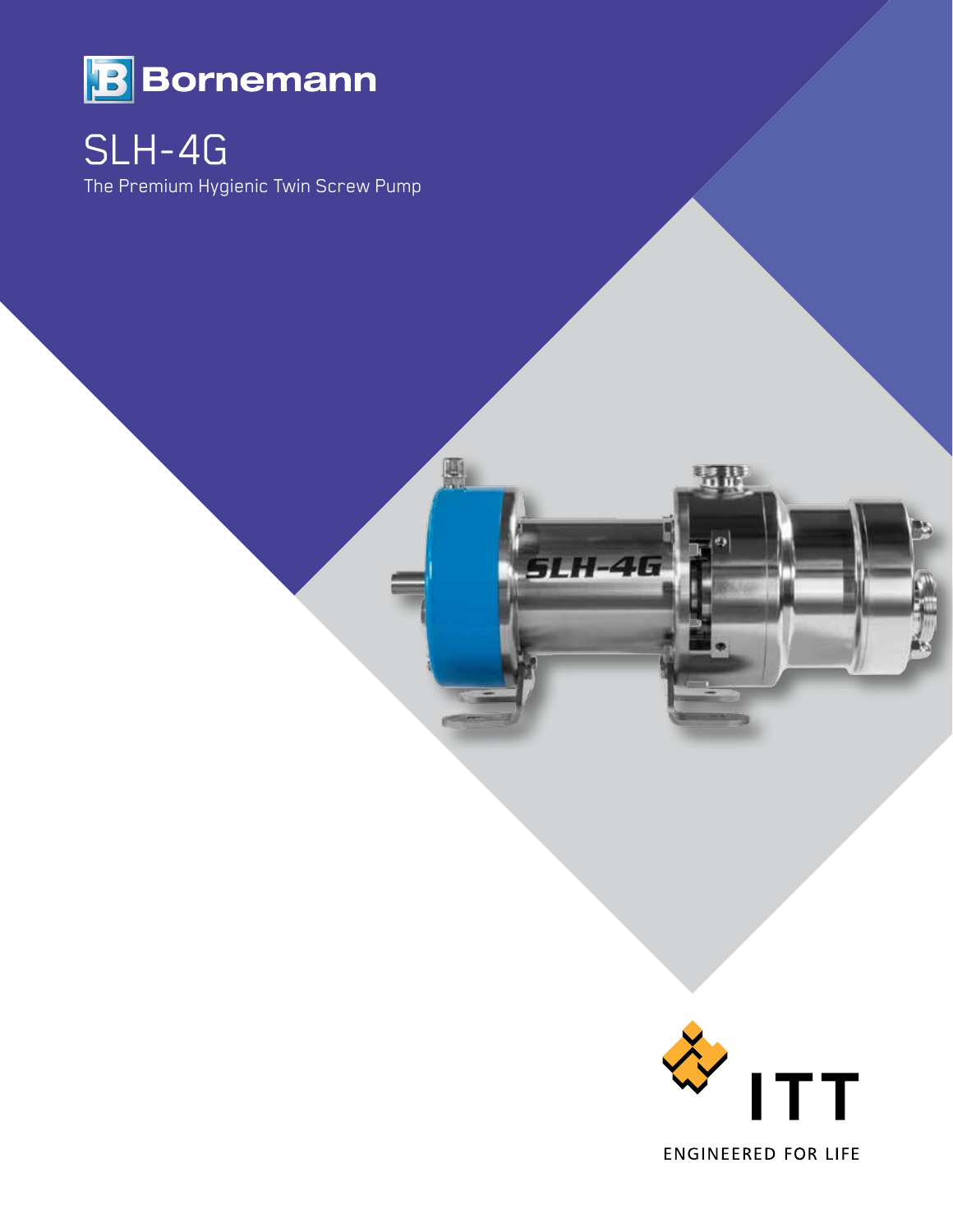# SLH-4G

ITT Bornemann has many years of experience working with customers and understanding the food processing industry. The twin-screw technology utilized in the SLH series pump has become the hygienic standard in the food industry.

In the SLH-4G, Bornemann is offering all advantages of a hygienic twin-screw pump with a number of customized features and options. This gives customers a high-quality and best solution in a wide range of applications.

## The SLH-4G design features include:

- Three part design (Cover, Pump Casing, Intermediate Flange)
- Different flange diameters
- Hygienic form ring elastomers
- Cartridge mechanical seals

## Connections:

- DIN 11851
- DIN 11864-2
- Tri-Clamp (DIN 32676)
- SMS 1145
- Other connections available

#### Materials:

- Product-contact materials: 1.4404 / 316L
- Product-contact elastomers: HNBR / EPDM / FKM
- Other materials on request

## The SLH-4G feature and options:

- Aseptic application (EHEDG EL type Aseptic certified)
- Customized flanges
- Heating / cooling jacket on pump casing
- Wear protection options
- Higher surface finishes available



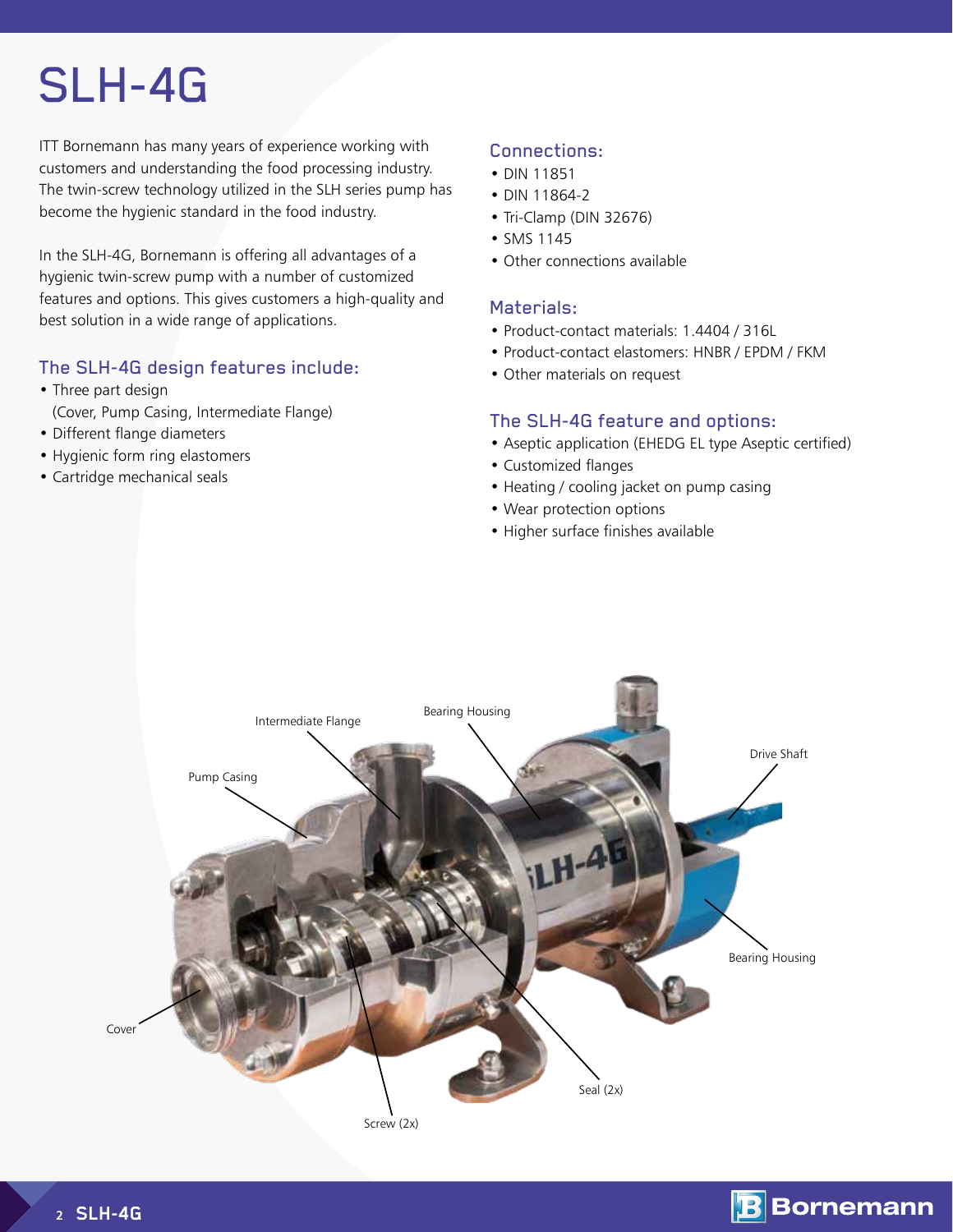|                       |                   | Unit                       | <b>Size</b>      |          |           |         |            |            |
|-----------------------|-------------------|----------------------------|------------------|----------|-----------|---------|------------|------------|
| <b>Operating Data</b> | Application       |                            | 1000             | 2000     | 3000      | 4000    | 5000       | 6000       |
|                       | Medium            |                            | 8 35             | 25   110 | 50 220    | 100 440 | 200 880    | 300   1321 |
| Capacity              | <b>CIP</b>        | $m^3/h$   gpm              | 12 53            | 40   176 | 100   440 | 200 800 | 300   1321 | 500 2200   |
| Differential Pressure | Medium   CIP      | bar psi                    | 25 362           |          |           |         |            |            |
| <b>Rotation Speed</b> | Medium  <br>l CIP | $min^{-1}$ RPM             | 3000 / 3600 (US) |          |           |         | 2600       | 2200       |
|                       | <b>Medium</b>     |                            | 1,000,000        |          |           |         |            |            |
| Viscosity             | <b>CIP</b>        | $cst$  cp                  |                  |          |           |         |            |            |
|                       | Medium            |                            | 200 392          |          |           |         |            |            |
| Temperature           | <b>CIP</b>        | $^{\circ}$ C  $^{\circ}$ F | 95   203         |          |           |         |            |            |
|                       | <b>SIP</b>        |                            | 1501302          |          |           |         |            |            |



| Model | (mm / inch)  | (mm / inch) | (mm / inch) | (mm / inch)  | (mm / inch) | $(mm / inch)$ (mm / inch) | G         |                                                                 |                              | Weight in Kg/lbs |
|-------|--------------|-------------|-------------|--------------|-------------|---------------------------|-----------|-----------------------------------------------------------------|------------------------------|------------------|
| 1000  | 470 / 18.50  | 178/7.00    | 230/9.06    | 101.5/4      | 175 / 6.89  | 112/4.41                  | 112/4.41  | DN50-DIN 11851, 2"-Tri-Clamp                                    | DN50-DIN 11851, 2"-Tri-Clamp | 40/88            |
| 2000  | 605/23.82    | 208/8.19    | 265 / 10.43 | 120/4.75     | 230/9.06    | 132/5.20                  | 132/5.20  | DN65-DIN 11851, 2.5"-Tri-Clamp   DN65-DIN 11851, 2.5"-Tri-Clamp |                              | 61/134           |
| 3000  | 705/27.76    | 258/10.16   | 325/12.80   | 142/5.56     | 275/10.83   | 160/6.30                  | 160/6.30  | DN80-DIN 11851, 3"-Tri-Clamp                                    | DN80-DIN 11851, 3"-Tri-Clamp | 116/255          |
| 4000  | 859/33.82    | 318/12.50   | 415 / 16.34 | 157/6.19     | 335 / 13.19 | 180/7.09                  | 180/7.09  | DN100-DIN 11851, 4"-Tri-Clamp   DN100-DIN 11851, 4"-Tri-Clamp   |                              | 230/506          |
| 5000  | 1023 / 40.28 | 398 / 15.67 | 495 / 19.50 | 211.5 / 8.31 | 390 / 15.25 | 250/9.84                  | 250/9.84  | DN125-DIN 11851, 4"-Tri-Clamp   DN125-DIN 11851, 4"-Tri-Clamp   |                              | 420/924          |
| 6000  | 1165 / 45.87 | 448 / 17.64 | 540 / 21.25 | 225/8.88     | 450 / 17.72 | 280 / 11.00               | 280/11.00 | DN150-DIN 11851, 6"-Tri-Clamp   DN150-DIN 11851, 6"-Tri-Clamp   |                              | 700 / 1540       |





| SLH4G 4000 - 1 mm <sup>2</sup> /s, cps       |
|----------------------------------------------|
| SLH4G 4000 - 100 mm <sup>2</sup> /s, cps     |
| SLH4G 4000 - 1000 mm <sup>2</sup> /s, cps    |
| SLH4G 5000 - 1 mm <sup>2</sup> /s, cps       |
| $=$ SLH4G 5000 - 100 mm <sup>2</sup> /s, cps |
| SLH4G 5000 - 1000 mm <sup>2</sup> /s, cps    |
| SLH4G 6000 - 1mm <sup>2</sup> /s, cps        |
| -- SLH4G 6000 - 100 mm <sup>2</sup> /s, cps  |
| SLH4G 6000 - 1000 mm <sup>2</sup> /s, cps    |
|                                              |